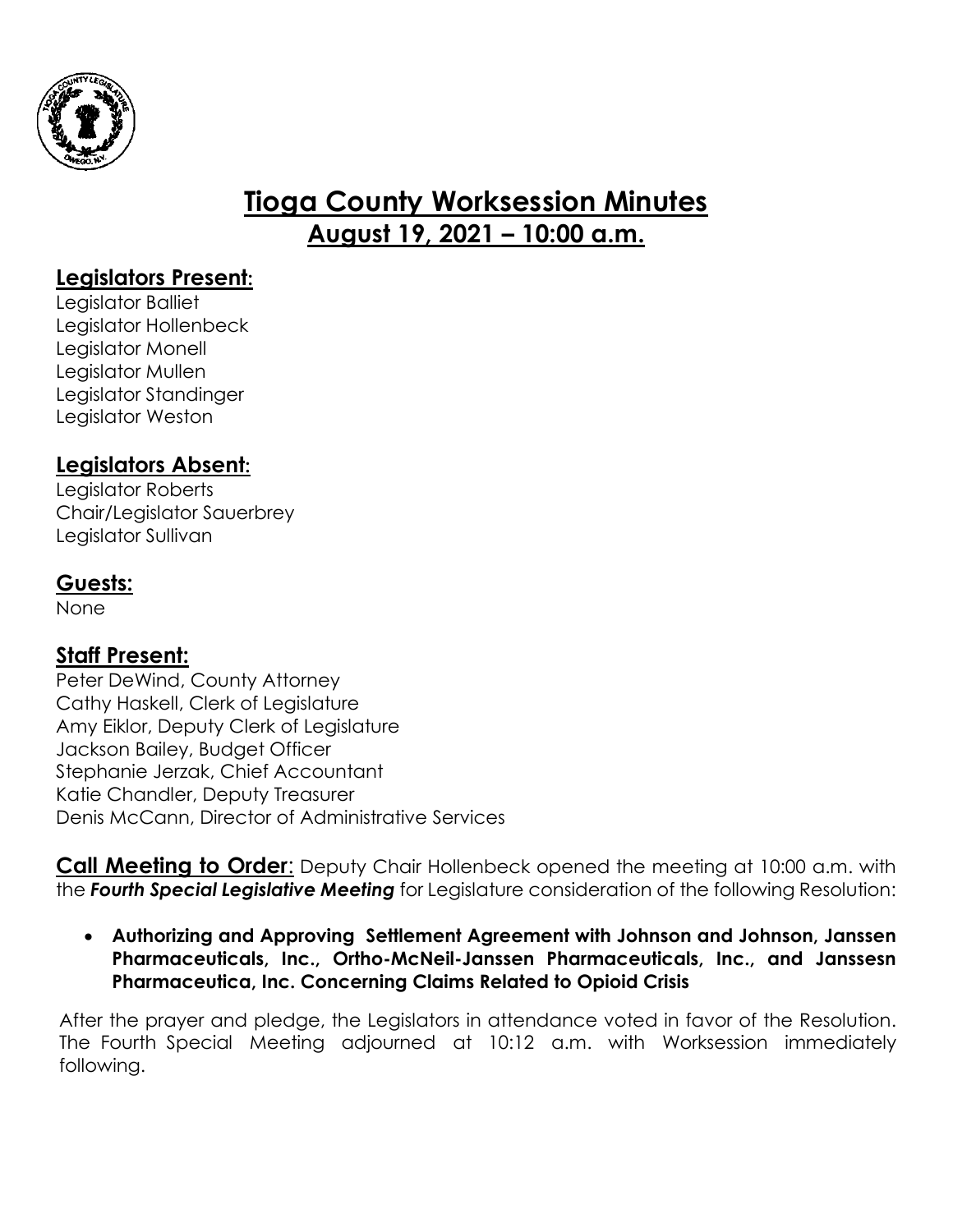2022 Budget Discussion - Budget Officer: Budget Officer, Jackson Bailey, distributed a Legislative Workshop Budget Update packet for reference. Mr. Bailey reported the following:

#### *Budget Status:*

- Level 1 (Departmental) has rolled to level 2 (Budget Officer)
- Individual Department Entry is closed
- Level 2 will include salary and fringe updates, MLR and insurance estimates, etc.

### *Initial Budget Requests for General Fund:*

- Total Appropriations for the General Fund is \$83,594.302, which is an increase of \$700,000 from prior year
- Total revenue is \$79,588,945, which is an increase of \$2 million from prior year budget
- 2021 Budget included large reductions in revenue due to COVID19
- Total local expense at this time shows a decrease of \$345,920 from prior year

### *Tentative Tax Cap:*

- 2021 tax levy is \$24,948,721
- Tentative 2022 tax levy is \$25,481,545, which is a proposed increase of 2.16%

Legislator Monell inquired if 2.16% is the expected tax cap. Mr. Bailey replied that 2.16% is the allowable tax limit so that figure may change. A resolution is needed in order to override the tax cap. Mr. Bailey reported he will review the Capital Budget and conduct a tentative Reserve analysis next month.

#### *Preliminary Fund Balance Utilization:*

- Preliminary Fund Balance is estimated at \$27 million, including the \$4.9 million received from the American Rescue Plan Act (ARPA)
- 2021 Appropriated General Fund Balance is \$4.3 million
- 2022 Tentative Appropriations of General Fund Balance is \$4 million

#### *Outside Agency Funding Requests:*

- All outside agency funding requests have not been received
- A majority of requests do not include a 10% reduction

Mr. Bailey anticipates the remaining outside agency requests will be submitted by the end of August. Most of the libraries have submitted their requests.

Legislator Mullen stated he would like to see an increase in the Contingency Fund as Tioga County is mandated to pay for inmates that are court ordered to psychiatric facilities. It is unknown how many inmates will be ordered to these facilities, so it's hard to budget the expense. Mr. Bailey stated the Contingency Fund cannot exceed \$500,000.

*American Rescue Plan Act (ARPA) Update:* Mr. Bailey reported the First Interim Report regarding the ARPA funds is due to the Treasury by August 31, 2021. He reported Tioga County has a tentative plan for ARPA funds. Mr. Bailey stated he will present the plan to the Legislature when the Report is complete.